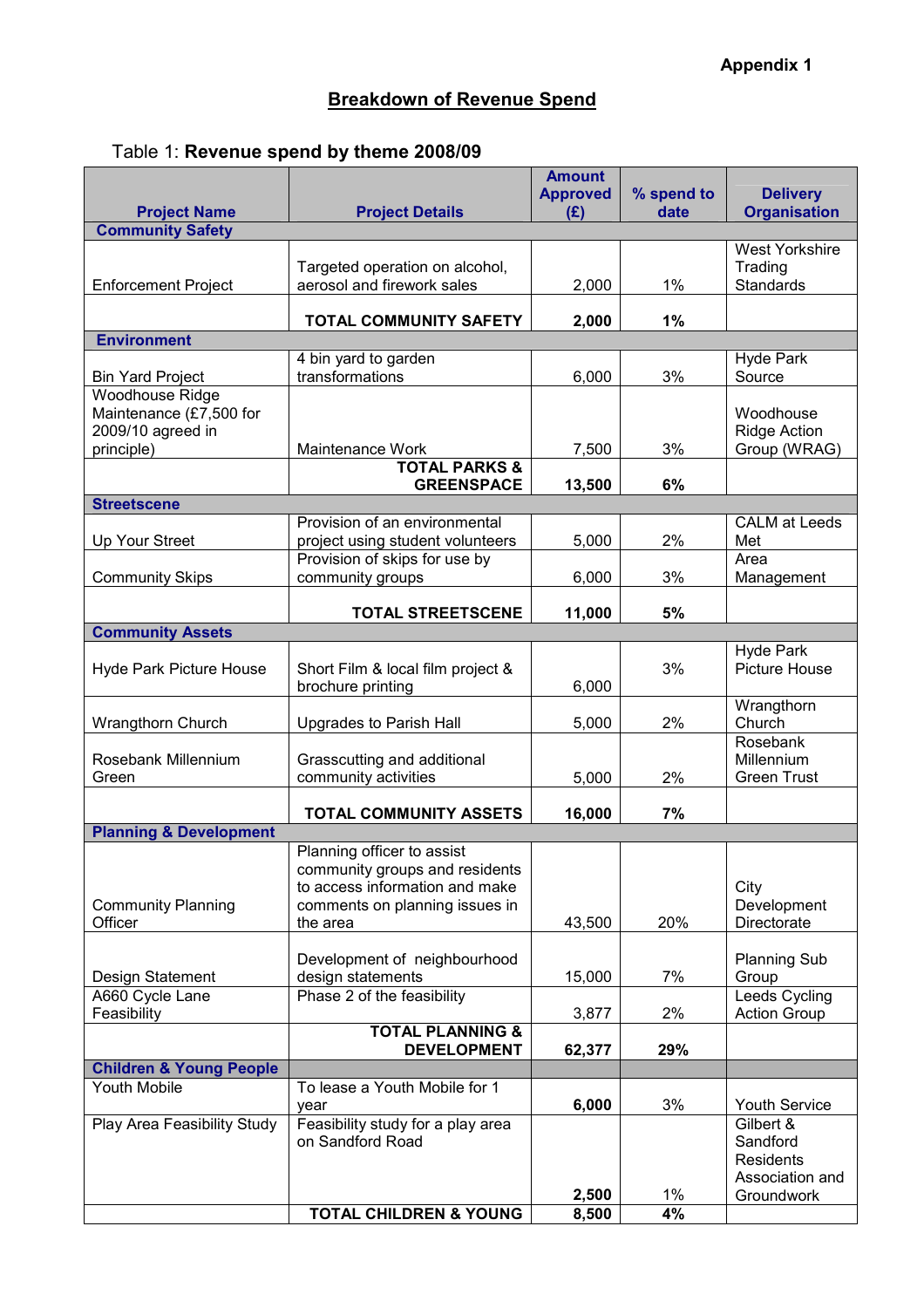|                                   | <b>PEOPLE</b>                       |          |     |                           |
|-----------------------------------|-------------------------------------|----------|-----|---------------------------|
| <b>Community Development</b>      |                                     |          |     |                           |
|                                   | Worker to support/ advise           |          |     |                           |
| <b>Funding Officer</b>            | voluntary and community sector      |          | 21% | <b>Voluntary Action</b>   |
|                                   | with funding advice                 | 46,100   |     | Leeds                     |
| <b>Older Active People</b>        | <b>Generations Together Project</b> |          |     | Cardigan                  |
|                                   |                                     | 12,000   | 6%  | Centre                    |
| Older Peoples Action in the       |                                     | 2,000    |     |                           |
| Locality (OPAL)                   | <b>Community Inclusion Project</b>  |          |     |                           |
| $(2^{nd}$ year of 2 year funding) |                                     |          | 1%  | OPAL                      |
| <b>Hyde Park Festive Lights</b>   | To lease 15 motifs for 5 festivals  | 11,100   | 5%  | Leeds Lights              |
| <b>Hyde Park Unity Day</b>        | To support the annual Unity Day     | 5,000    |     |                           |
|                                   | event                               |          |     | Unity Day                 |
|                                   |                                     |          | 2%  | Committee                 |
| Kirkstall Festival (3 years       | To support the annual Kirkstall     |          |     | <b>Kirkstall Festival</b> |
| funding agreed)                   | Festival                            | 5,000    | 2%  | Committee                 |
| Seagulls Community                |                                     |          |     |                           |
| Repaint                           | Distribution of unwanted paint      | 11,000   | 5%  | Seagulls                  |
|                                   | To lease 10 lighting motifs for     |          |     |                           |
| Kirkstall Festive Lights          | Kirkstall                           | 1,480    | 1%  | <b>KVCA</b>               |
|                                   | Small funding for community         |          | 5%  | Area                      |
| <b>Small Grants Fund</b>          | groups of up to £500                | 10,000   |     | Management                |
|                                   | <b>TOTAL PARTNERSHIP</b>            |          |     |                           |
|                                   | <b>WORKING</b>                      | 103,680  | 48% |                           |
|                                   |                                     |          |     |                           |
|                                   | <b>TOTAL APPROVED:</b>              | £217,057 |     |                           |

## Table 2: Revenue spend by Ward for 2008/09

| <b>Headingley Ward</b>                                                     | <b>Amount Approved (£)</b> |
|----------------------------------------------------------------------------|----------------------------|
| Woodhouse Ridge Maintenance<br>(£7,500 for 2009/10 agreed in<br>principle) | 7,500                      |
| Hyde Park Picture House                                                    | 6,000                      |
| <b>Total</b>                                                               | 13,500                     |
| <b>Hyde Park &amp; Woodhouse Ward</b>                                      |                            |
| Wrangthorn Church                                                          | 5,000                      |
| Rosebank Millennium Green                                                  | 5,000                      |
| <b>Hyde Park Festive Lights</b>                                            | 11,100                     |
| <b>Hyde Park Unity Day</b>                                                 | 5,000                      |
| <b>Bin Yard Project</b>                                                    | 6,000                      |
| <b>Total</b>                                                               | 32,100                     |
| <b>Kirkstall Ward</b>                                                      |                            |
| Play Area Feasibility Study                                                | 2,500                      |
| <b>Kirkstall Festival</b>                                                  | 5,000                      |
| <b>Kirkstall Festive Lights</b>                                            | 1,480                      |